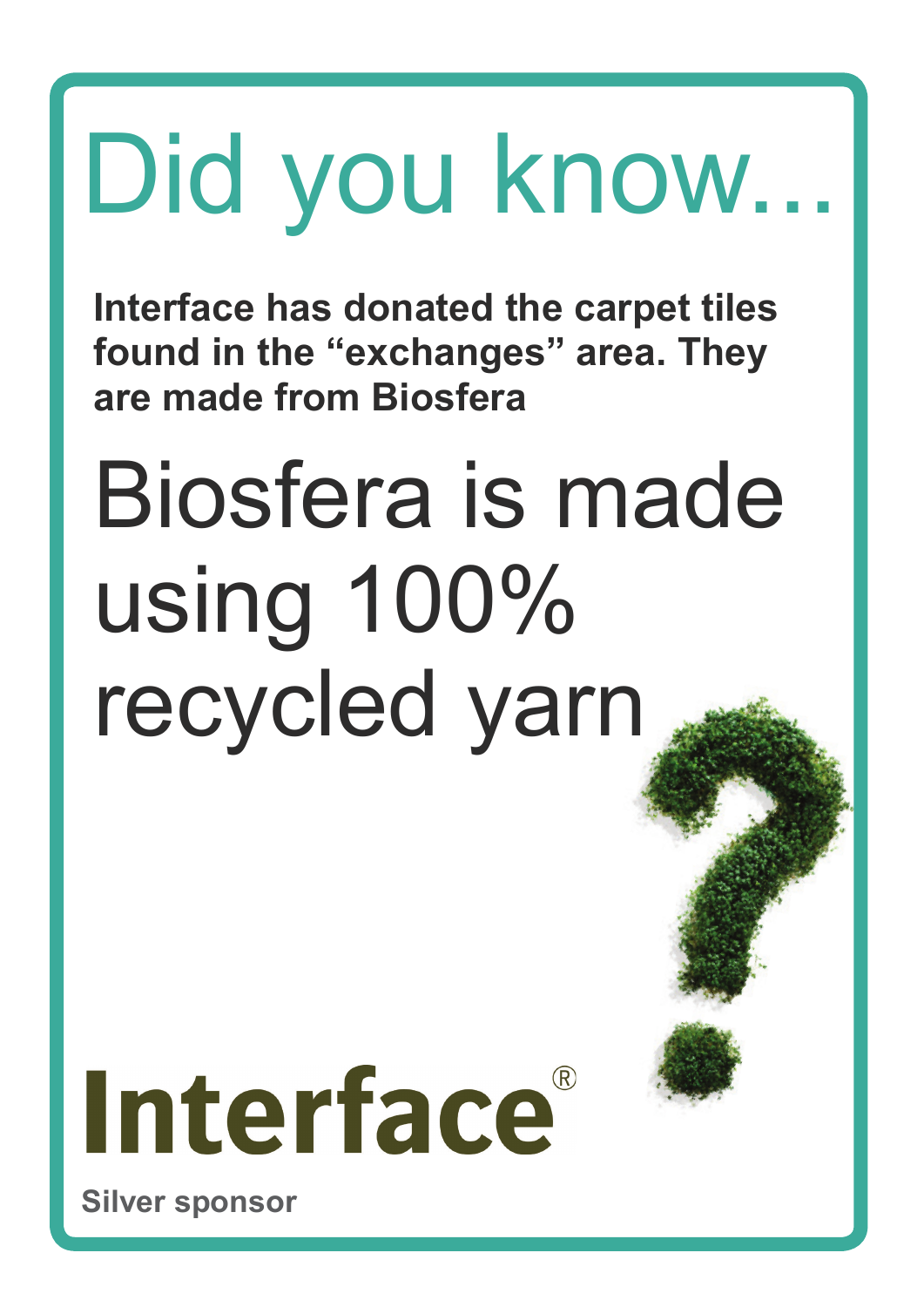**Interface has donated the carpet tiles found in the "exchanges" area. They are made from Biosfera**

The yarn used in Biosfera is made from industrial waste sources, used fishing nets and fluff from used carpets, separated through processes such as Interface's ReEntry 2.0 recycling operations

Interface®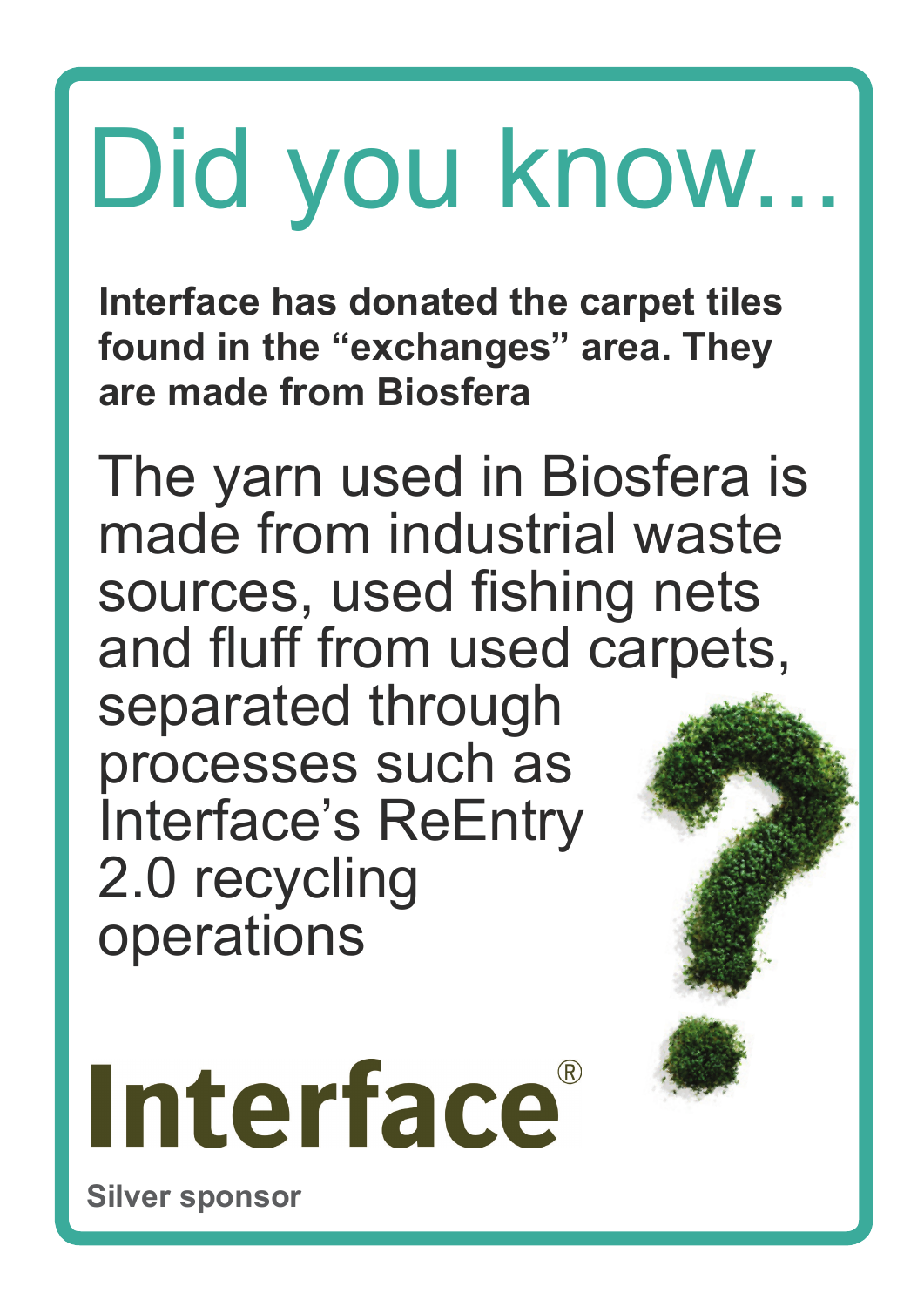Fishing nets are made of nylon, and are often discarded due to wear and tear. In developing countries, poor artisanal fishermen often dispose of their nets on beaches or in the sea, where they can last for centuries, continuing to catch or injure marine life – a process known as 'ghost fishing'

Interface®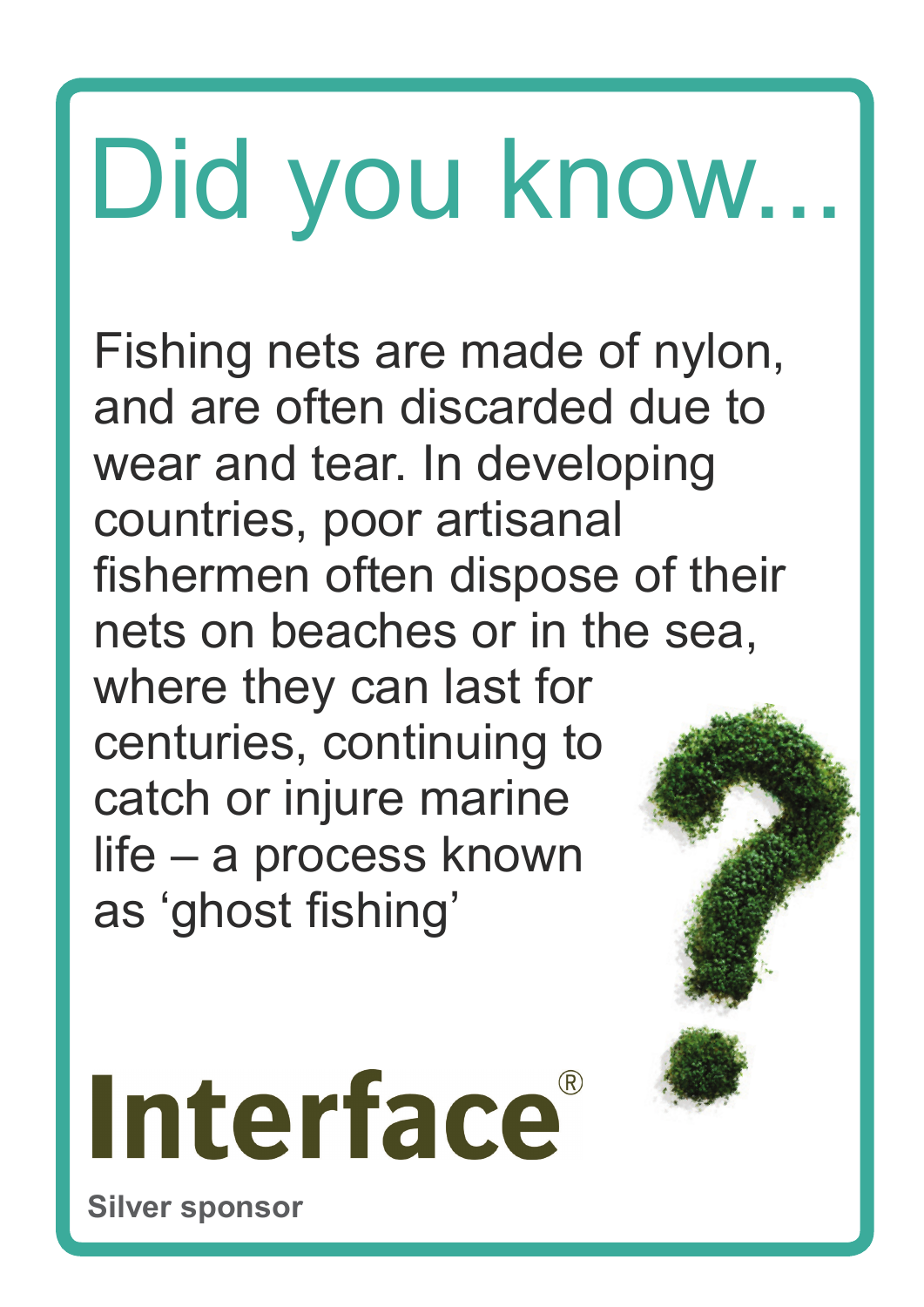Interface have teamed up with the Zoological Society of London to develop a way of tackling the problem of discarded fishing nets while also helping to combat poverty

# Interface®